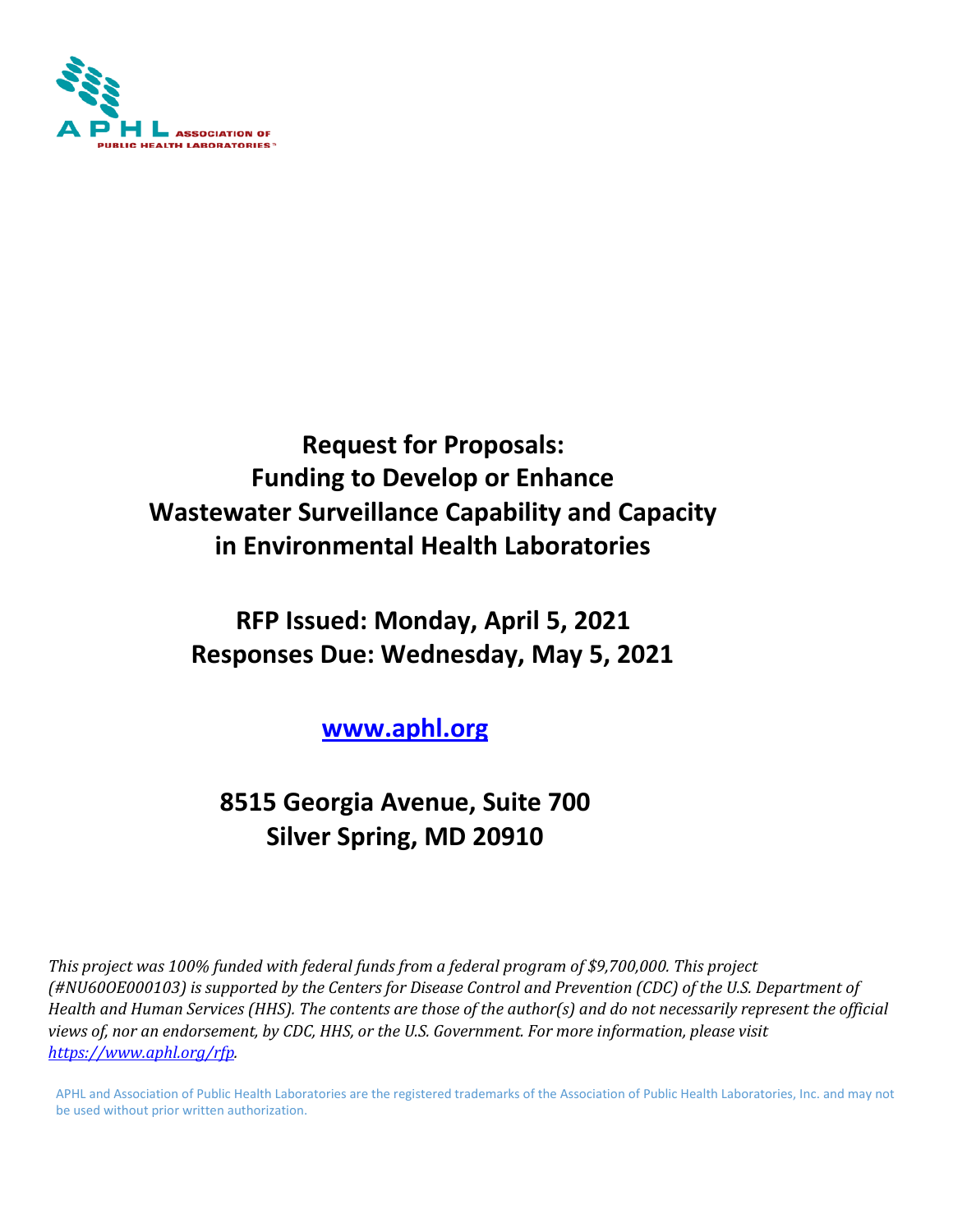## Contents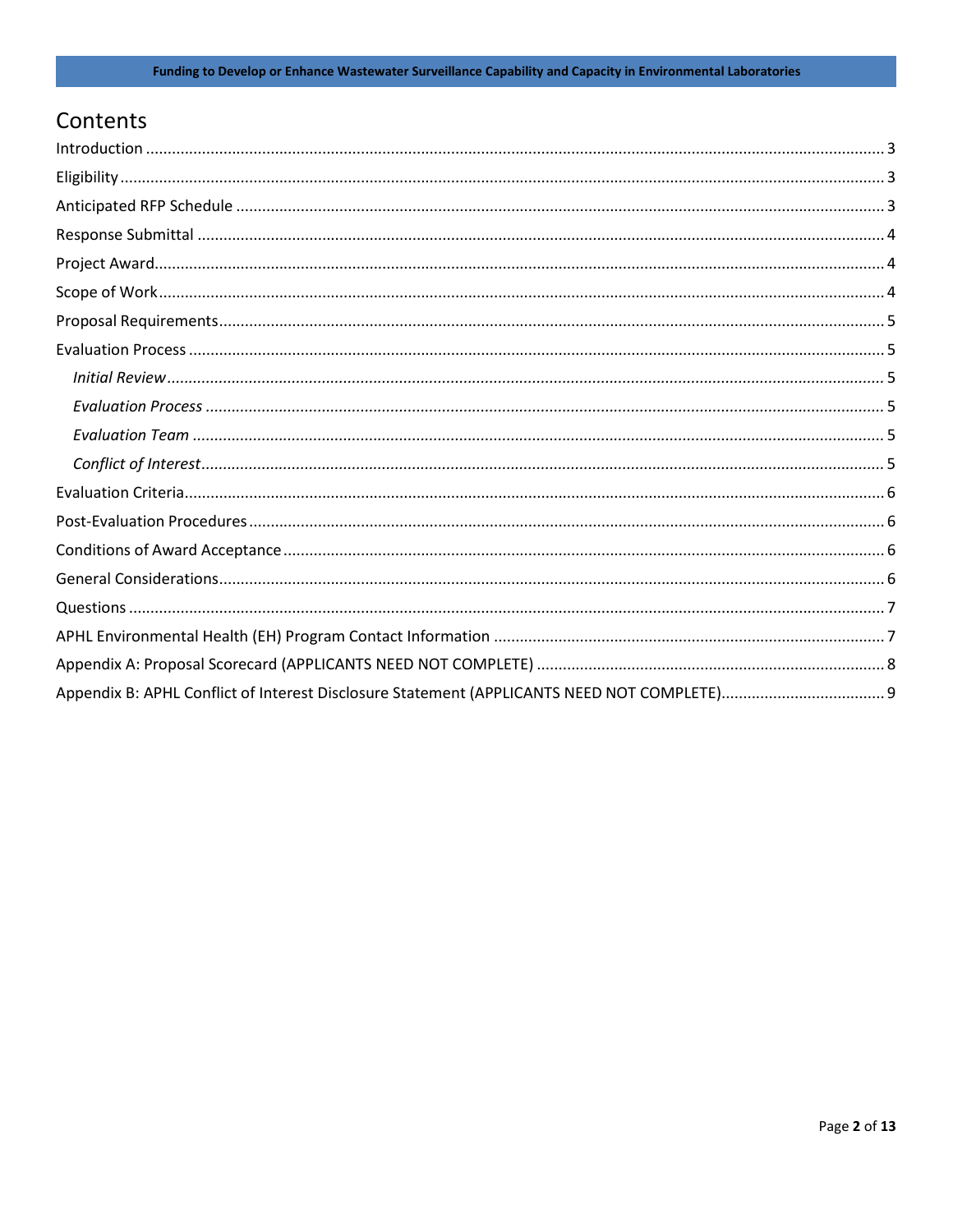#### <span id="page-2-0"></span>Introduction

APHL is a non-profit membership organization that works to safeguard the public's health by strengthening laboratory systems in the United States and globally. APHL is organized under the laws of the District of Columbia, with its headquarters office in Silver Spring, MD. APHL's members include state and local laboratories, state environmental and agricultural laboratories, and other governmental laboratories that conduct public health testing. APHL is recognized as tax exempt in the United States under Section 501(c)(3) of the U.S. Internal Revenue Code. Its work on behalf of public health laboratories spans more than 60 years.

APHL, with funding support from the Centers for Disease Control and Prevention (CDC) is pleased to offer funds to one to two (1-2) state, local or territorial APHL member laboratories to initiate or enhance wastewater surveillance projects in the selected applicant's jurisdiction.

### **Background**

Wastewater surveillance is a valuable tool that laboratories can use to detect SARS-CoV-2 and other emerging and unknown pathogens to help inform their jurisdiction's outbreak response. APHL, alongside our CDC partners, recognizes that investment in wastewater surveillance capability and capacity strengthens the national environmental health laboratory network and supports their involvement in the National Wastewater Surveillance System. This funding opportunity provides resources to member laboratories to advance wastewater surveillance efforts through direct procurement or sub-awards.

### <span id="page-2-1"></span>Eligibility

State, local, or territorial laboratories are eligible to submit proposals. Interested parties must submit a proposal to APHL that provides all the information specified in the *Proposal Requirements* section below. To be considered, complete proposals must be submitted no later than the Proposed Due Date specified in the *Anticipated RFP Schedule* section below. Applicants will find proposal submission information in the *Response Submittal* section below.

### <span id="page-2-2"></span>Anticipated RFP Schedule

Applications are to be emailed t[o eh@aphl.org](mailto:eh@aphl.org) by **Wednesday May 5, 2021, 5:00 PM ET**. APHL anticipates the following schedule for the entire competitive bidding process:

| Monday, April 5, 2021   | RFP Issued to aphl.org/rfp (APHL Procurement Site)         |
|-------------------------|------------------------------------------------------------|
| Wednesday, May 5, 2021  | Complete proposals due to eh@aphl.org by 5:00 PM ET        |
| Monday, May 12, 2021    | Proposal Review and Follow-Up Completed                    |
| Wednesday, May 18, 2021 | APHL will notify candidate(s) of selection decision        |
| Wednesday, May 18, 2021 | Selected applicant(s) posted to aphl.org/rfp               |
| Tuesday, June 15, 2021  | Submit proof of purchase and reimbursement request to APHL |

APHL will communicate any modification to this schedule o[n www.aphl.org/rfp,](http://www.aphl.org/rfp) APHL's procurement site.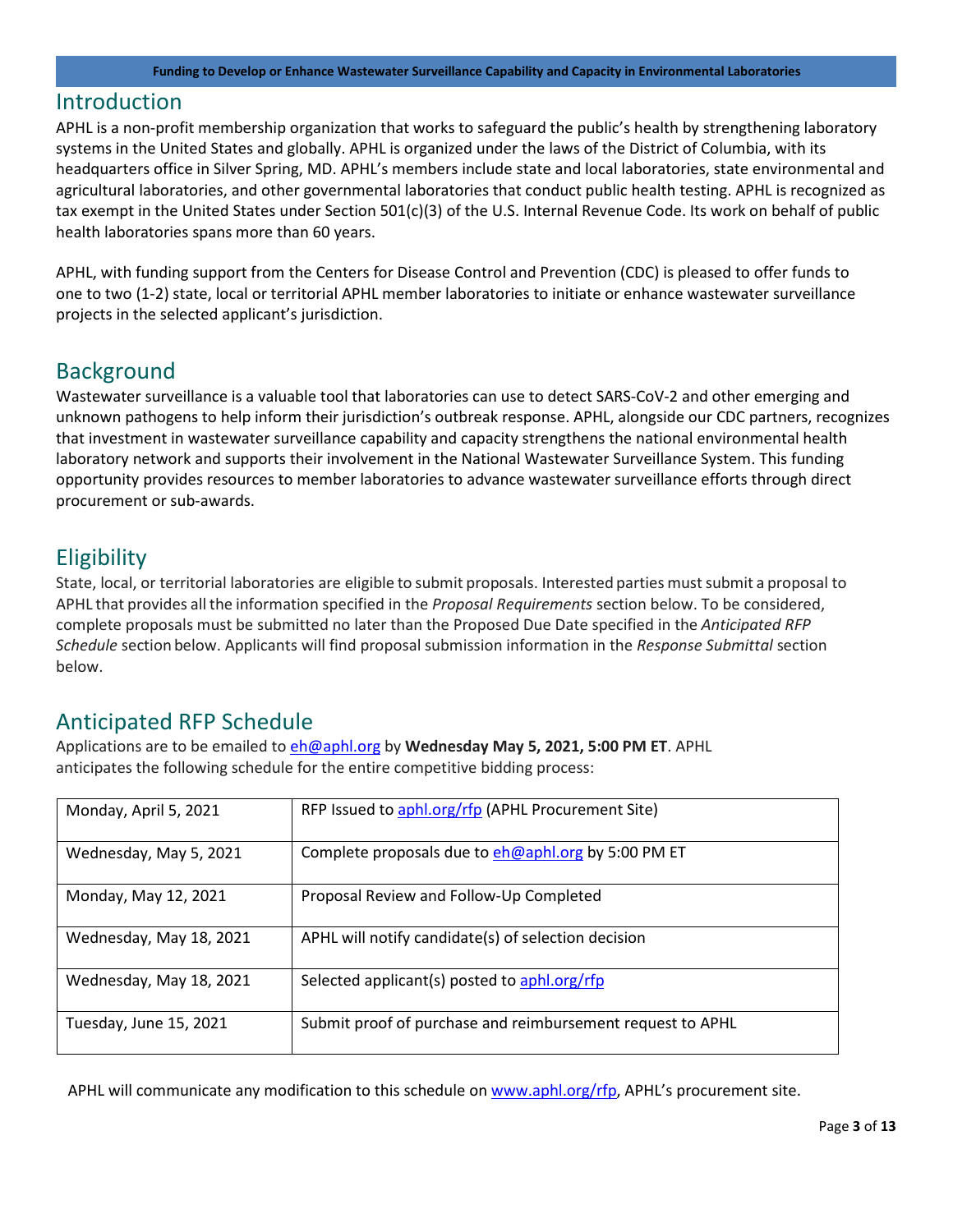#### <span id="page-3-0"></span>Response Submittal

APHL must receive complete responses by no later than **5:00 pm ET on Wednesday, May 5 2021**. Applicants must send responses via email t[o eh@aphl.org](mailto:eh@aphl.org) with a copy to Erin Morin, Associate Specialist, Environmental Health [\(erin.morin@aphl.org;](mailto:erin.morin@aphl.org) 240-485-3830).

Email subject lines must include: '*WWSRFP Submission'*.

APHL will send an email to each applicant acknowledging the receipt of their application. Any applicant who does not receive an email acknowledgement within 48 hours of the Final Response Deadline should email the RFP points of contact above to confirm receipt.

#### <span id="page-3-1"></span>Project Award

APHL will fund equipment and supplies procurement through awards to one or two state, local, or territorial sAPHL member laboratories. All purchases made using this funding should help build new or enhance existing wastewater surveillance capability and capacity in the laboratory (See Scope of Work below for details). Anticipated value of this award is a maximum of \$30,000 for one laboratory or allocated to two laboratories in accordance to their budget needs.

Award notifications will be sent via email and awardees will receive funding through a contractual agreement with APHL.

#### <span id="page-3-2"></span>Scope of Work

Award funding can be used for expanding capability and capacity for wastewater surveillance, including but not limited to:

- Equipment (may vary based on method):
	- o Wastewater-specific equipment (waterbath, sonicator)
	- o Large sample volume equipment
	- o Automated extraction kits
	- o Auto-samplers
	- o Centrifuges
	- o Magnetic stirrer
	- o Vacuum manifold
	- o Filter funnel
	- o Bead basher
	- o PCR instruments (including digital)
- Supplies (may vary based on method):
	- o Polyethylene Glycol 8000
	- o Electronegative filters
	- o Pipette tips
	- o Extraction fluid
	- o RNase-free microcentrifuge tubes
- Certified Reference Materials (CRMs)
- Instrument service agreements
- Laboratory Information Management System (LIMS) interface(s)

Please note that award funding *cannot* be used to support staff salaries.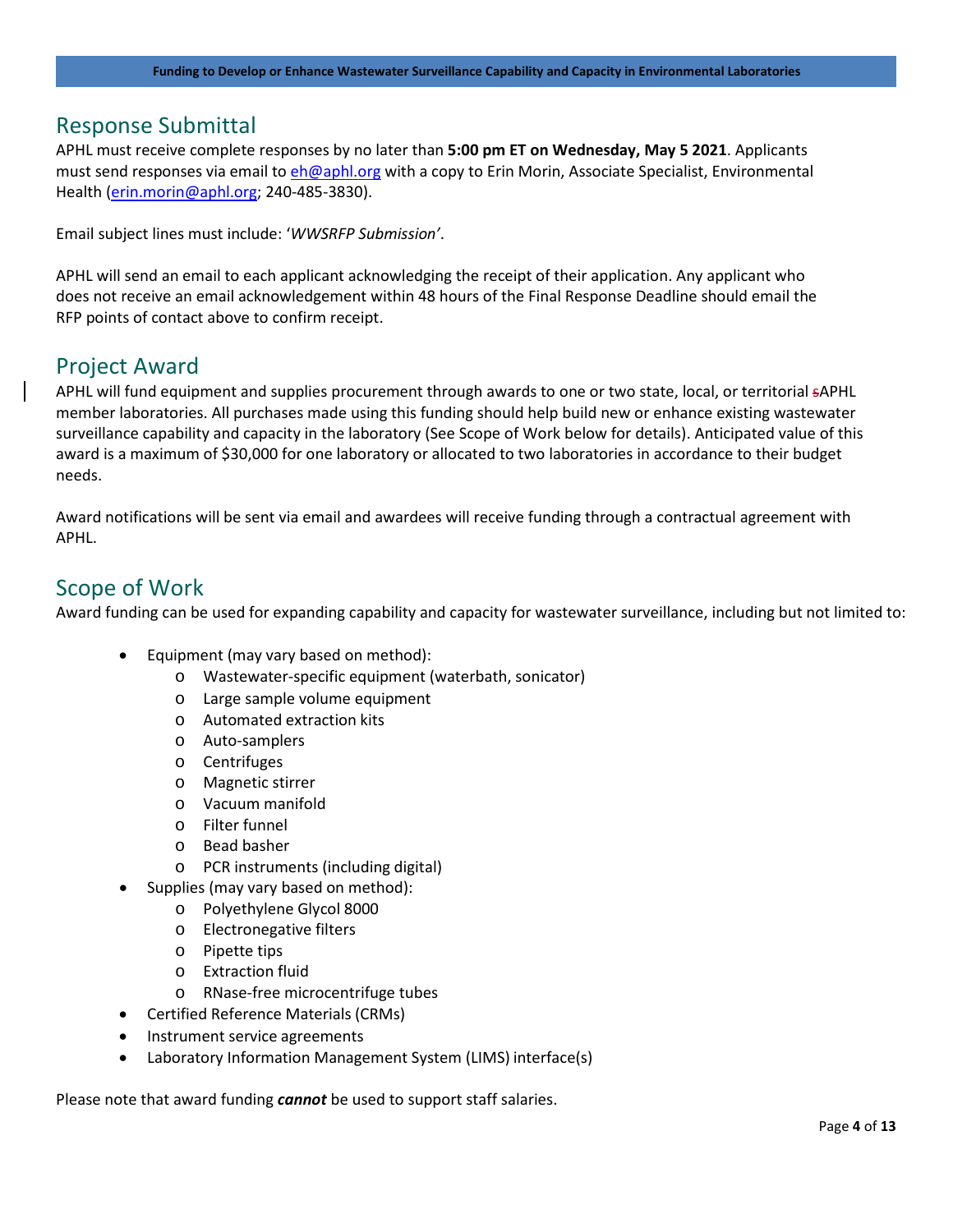#### <span id="page-4-0"></span>Proposal Requirements

Applicants should limit the proposal to a maximum of **five pages, double-spaced**. Supporting documents included as appendices do not count towards the five-page count. The applicant must include the following in their response:

- 1) Description of the laboratory's need for this funding.
- 2) Description of the laboratory's current wastewater surveillance capacity and capability (if applicable).
- 3) Description of the proposed wastewater surveillance project(s), including the following:
	- a. Project timeline
	- b. Description of the appropriate staff and their role(s) in the proposed wastewater surveillance project(s).
	- c. Address any potential logistical barriers to spending this award by June 30, 2021 and plans for overcoming them.
- 4) Budget and Justification
	- a. Please create a detailed budget and justification for each item requested in the proposal.
- 5) Appendices/Supporting Documentation (Optional)
	- a. Quotes from vendors referencing proposed purchases.

## <span id="page-4-1"></span>*Evaluation Process*

### <span id="page-4-2"></span>*Initial Review*

APHL staff members, comprised on the Evaluation Team detailed below, will conduct an initial review of all proposals for completeness. APHL will not consider any incomplete applications received by the proposal due date specified in the *Anticipated RFP Schedule* section above.

### <span id="page-4-3"></span>*Evaluation Process*

APHL will conduct reviews of identity-redacted proposals via a combination of teleconference and email communications between the evaluation team described below. APHL's Environmental Health Director will coordinate the review process and evaluation sessions. The reviewers may request follow-up interviews with all or some of the applicants, and following these interviews, may request supplemental information on an applicant's proposal. These interviews and any supplemental information will clarify an applicant's capacity or experience in one or more of the evaluation criteria, or will help to explain other information contained in an applicant'sproposal.

### <span id="page-4-4"></span>*Evaluation Team*

APHL will assemble an evaluation team to evaluate competitive proposals and assess their relative qualities based on the *Evaluation Criteria* outlined below. The evaluation team will consist of three members: one CDC/National Center for Emerging and Zoonotic Infectious Diseases (NCEZID) staff and two APHL staff. Once potential reviewers are identified, APHL's Environmental Health Director will have final approval over the review team's composition.

## <span id="page-4-5"></span>*Conflict of Interest*

APHL will ask all potential reviewers to complete and sign APHL's Conflict of Interest Disclosure Statement to disclose any real or perceived conflict of interest prior to the start of the evaluation process. Reviewers will have to affirm that they have no conflict of interest that would preclude an unbiased and objective review of the proposals received. APHL will not select reviewers with a perceived or potential conflict of interest.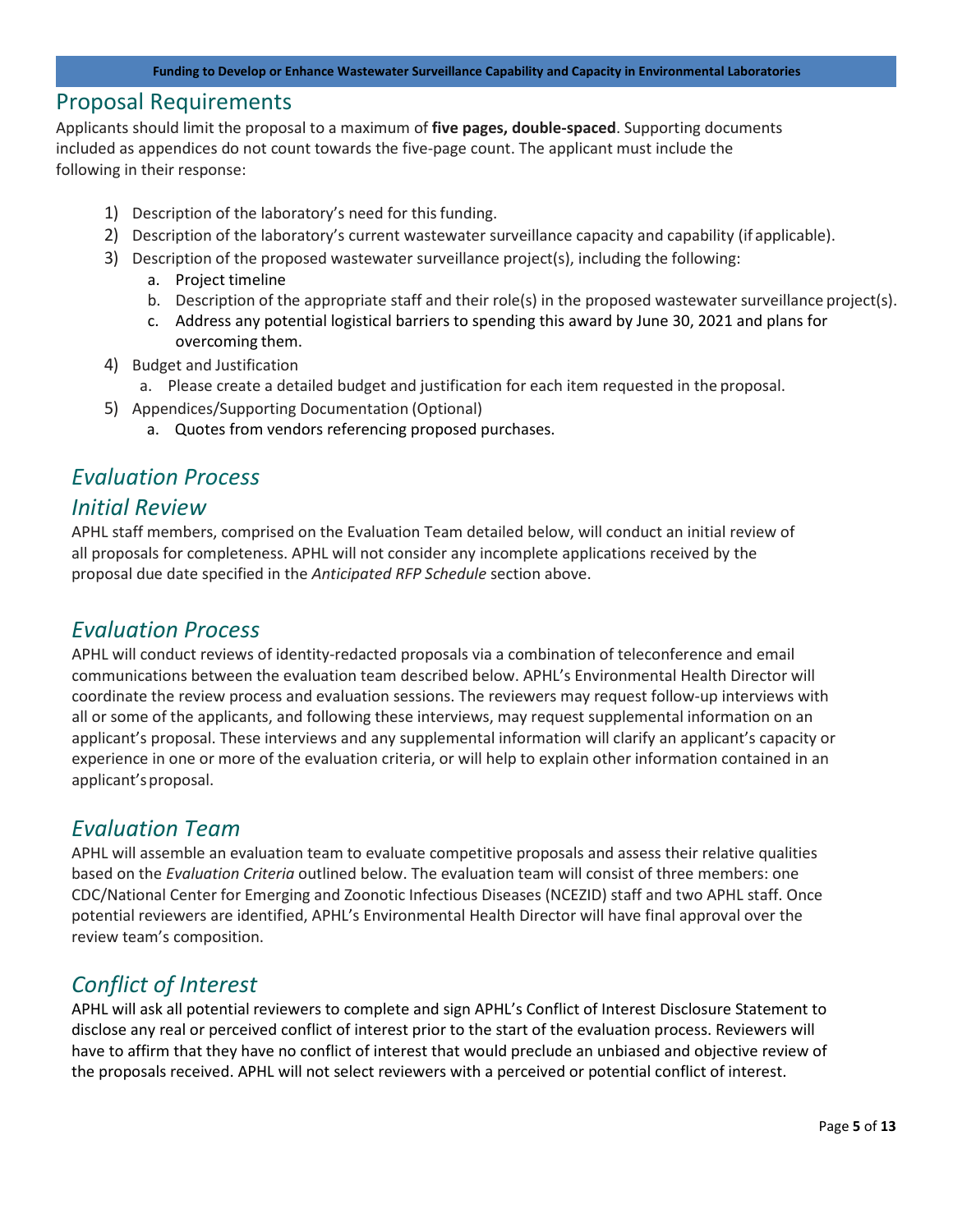#### <span id="page-5-0"></span>Evaluation Criteria

The evaluation team will use the following criteria as a general overallframework to evaluate proposals:

- Proposal Sufficiency The proposed solution meets the needs and criteria set forth in the RFP, including all proposal requirements.
- Budget and Justification *–* The proposed budget isreasonable and realistic and gives clear justification for all budget line items, including in-kind support.

Each evaluation team member will evaluate proposals against the eight questions or criteria found in [Appendix A: Proposal Scorecard. R](#page-7-0)eviewers will assign a numeric score from zero (0) (indicating a 'poor' response) to four (4) (indicating an 'outstanding' response) to reflect that reviewer's assessment of the responsiveness of a proposal to each question or criterion.

The evaluators will use the following categorizations to assign scores:

- *Poor* (0 Points) The respondent's proposal neither provides a reasonable proposed approach and/or budget justification nor meets the baseline requirements set out in this RFP.
- *Fair* (1 Point) The respondent's proposal provides a reasonable proposed approach and/or budget justification but meets the baseline requirements set out in this RFP.
- *Good* (2 Points) The respondent's proposal provides a solid proposed approach and/or budget justification and meets the baseline requirements set out in this RFP.
- *Excellent* (3 Points) The respondent's proposal provides a very good proposed approach and/or budget justification and meets the baseline requirements set out in this RFP.
- *Outstanding* (4 Points) The respondent's proposal provides an exceptional proposed approach and/or budget justification and greatly meets the baseline requirements set out in this RFP.

#### <span id="page-5-1"></span>Post-Evaluation Procedures

APHL staff will notify the selected applicants within ten (10) business days of the completion of the evaluation, and will post the recipients t[o APHL's procurement website](https://www.aphl.org/rfp/Pages/default.aspx) the same day the award notification is sent. Unsuccessful applicants will receive an email notification ofthese results within 30 days of the date the selected awardees are posted. All applicants will be entitled to utilize APHL's RFP Appeals Process to formulate a protest regarding alleged irregularities or improprieties during the procurement process. Specific details of this policy are located on the [procurement website.](https://www.aphl.org/rfp/Pages/default.aspx)

#### <span id="page-5-2"></span>Conditions of Award Acceptance

The eligible applicant must be able to contract directly with APHL or have an existing relationship with a thirdparty organization that can contract directly with APHL on behalf of the applicant.

#### <span id="page-5-3"></span>General Considerations

This RFP is neither an agreement nor an offer to enter into an agreement with any respondent. Once application evaluation is complete, APHL may choose to enter into a definitive contract with the selected applicant or may decline to do so.

APHL must ensure that the selected respondent is neither suspended nor barred from receiving federal funds and that the respondent meets any other funding eligibility requirement imposed by the Cooperative Agreement. APHL's determination of whether the respondent is eligible toreceive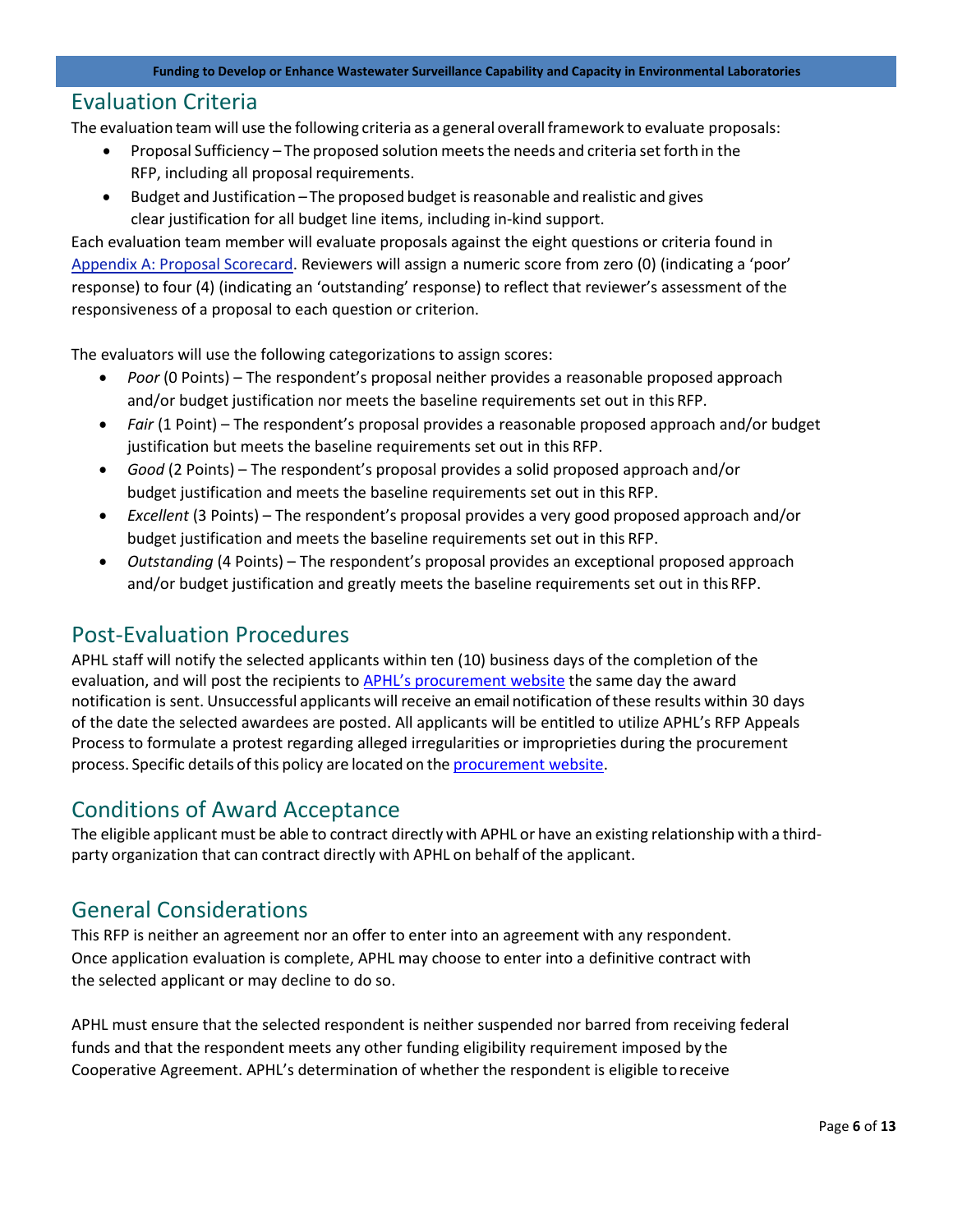**Funding to Develop or Enhance Wastewater Surveillance Capability and Capacity in Environmental Laboratories**

Cooperative Agreement funding will be definitive and may not be appealed. If APHL determines that the selected respondent is ineligible to receive Cooperative Agreement funding, APHL will nullify the contract or will cease negotiation of contract terms.

Each respondent will bear its own costs associated with or relating to the preparation and submission of its application. These costs and expenses will remain with the respondent, and APHL will not be liable for these or for any other costs or other expenses incurred by a respondent in preparation or submission of its application, regardless of the conduct or outcome of the response period or the selection process.

### <span id="page-6-0"></span>**Questions**

Please direct all questions regarding this RFP or its requirements to Erin Morin, Associate Specialist, Environmental Health [\(erin.morin@aphl.org;](mailto:erin.morin@aphl.org) 240-485-3830).

## <span id="page-6-1"></span>APHL Environmental Health (EH) Program Contact Information

**Julianne Nassif, MS Director Environmental Health 240.485.2737 [julianne.nassif@aphl.org](mailto:julianne.nassif@aphl.org)**

**Sarah Wright, MS Manager Environmental Laboratories 240.485.2730 [sarah.wright@aphl.org](mailto:sarah.wright@aphl.org)**

**Erin Morin, MHS Associate Specialist, Environmental Health 240.485.3830 [erin.morin@aphl.org](mailto:erin.morin@aphl.org)**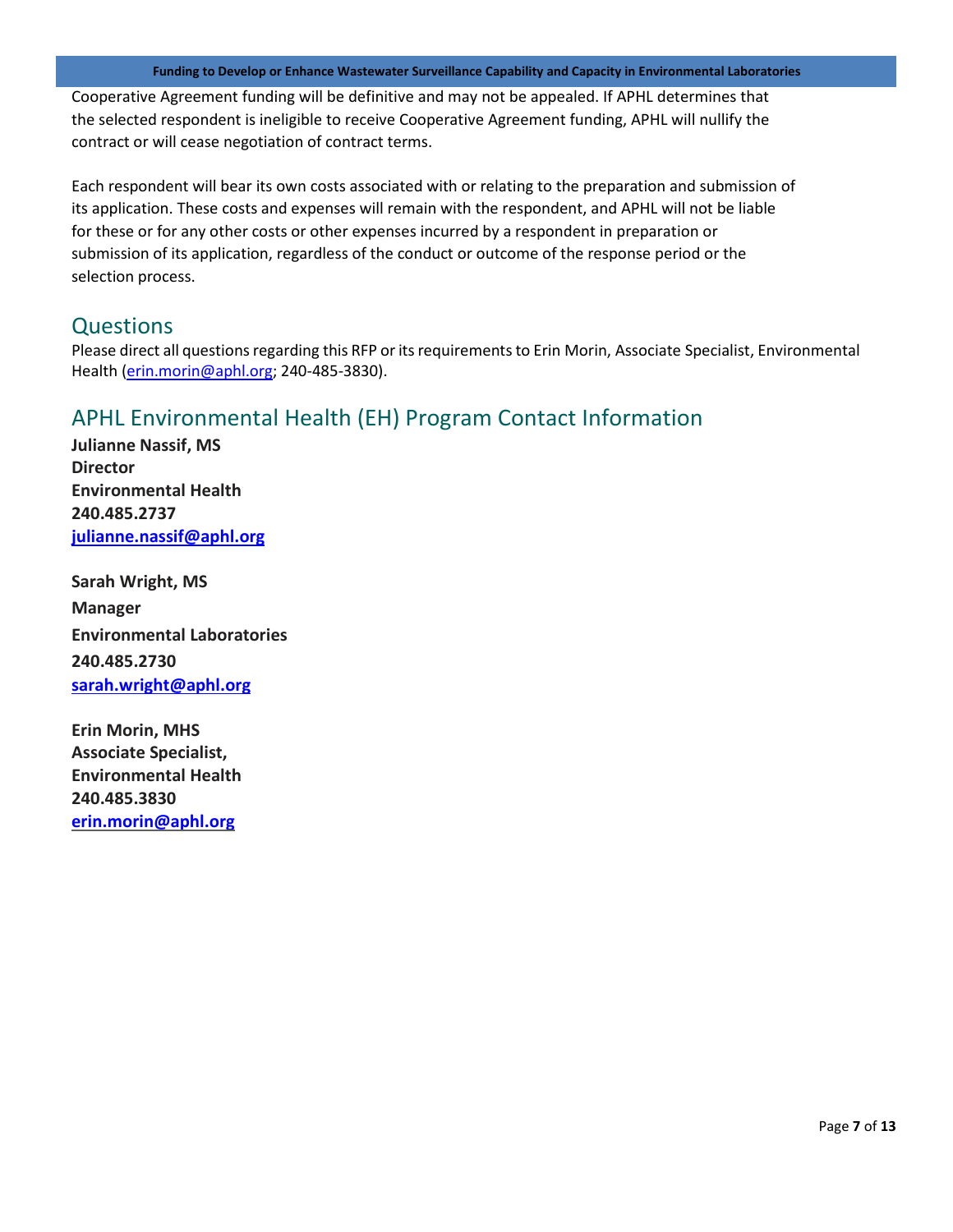## <span id="page-7-0"></span>Appendix A: Proposal Scorecard

| Category:                                                                                                                                          | Criteria:                                                                                                           | Score: | <b>Reviewer Comments:</b> |
|----------------------------------------------------------------------------------------------------------------------------------------------------|---------------------------------------------------------------------------------------------------------------------|--------|---------------------------|
| <b>Proposal Sufficiency</b><br>Does the proposal include all of<br>the necessary elements and<br>demonstrate an understanding<br>of project needs? | Does the proposal meet the<br>overall objectives of the<br>project?                                                 |        |                           |
|                                                                                                                                                    | Did the applicant follow the<br>proposal requirements, i.e.<br>page count and include<br>required information?      |        |                           |
|                                                                                                                                                    | Is the information in the<br>proposal presented in a<br>clear and well-organized<br>manner?                         |        |                           |
|                                                                                                                                                    | <b>Section Total:</b>                                                                                               |        |                           |
| <b>Budget and Justification</b><br>Does the applicant's proposal<br>demonstrate a reasonable<br>budget and justification?                          | Does the proposal include<br>budget justification for all line<br>items, including any in-kind<br>support?          |        |                           |
|                                                                                                                                                    | Is the applicant's budget and<br>justification reasonable and<br>realistic?                                         |        |                           |
|                                                                                                                                                    | <b>Section Total:</b>                                                                                               |        |                           |
| <b>Organizational Capacity</b><br>Does the applicant have the<br>appropriate staff to implement<br>the proposed program?                           | Did the applicant outline an<br>appropriate team to work on<br>this project?                                        |        |                           |
|                                                                                                                                                    | Does the applicant's laboratory<br>have the organizational<br>capacity to complete this<br>project?                 |        |                           |
|                                                                                                                                                    | <b>Section Total:</b>                                                                                               |        |                           |
|                                                                                                                                                    | Does the applicant have a<br>development process in place to<br>achieve the project goals<br>according to schedule? |        |                           |
|                                                                                                                                                    | <b>Section Total:</b>                                                                                               |        |                           |

#### **Scoring: Poor = 0, Fair = 1, Good = 2, Excellent = 3, Outstanding = 4**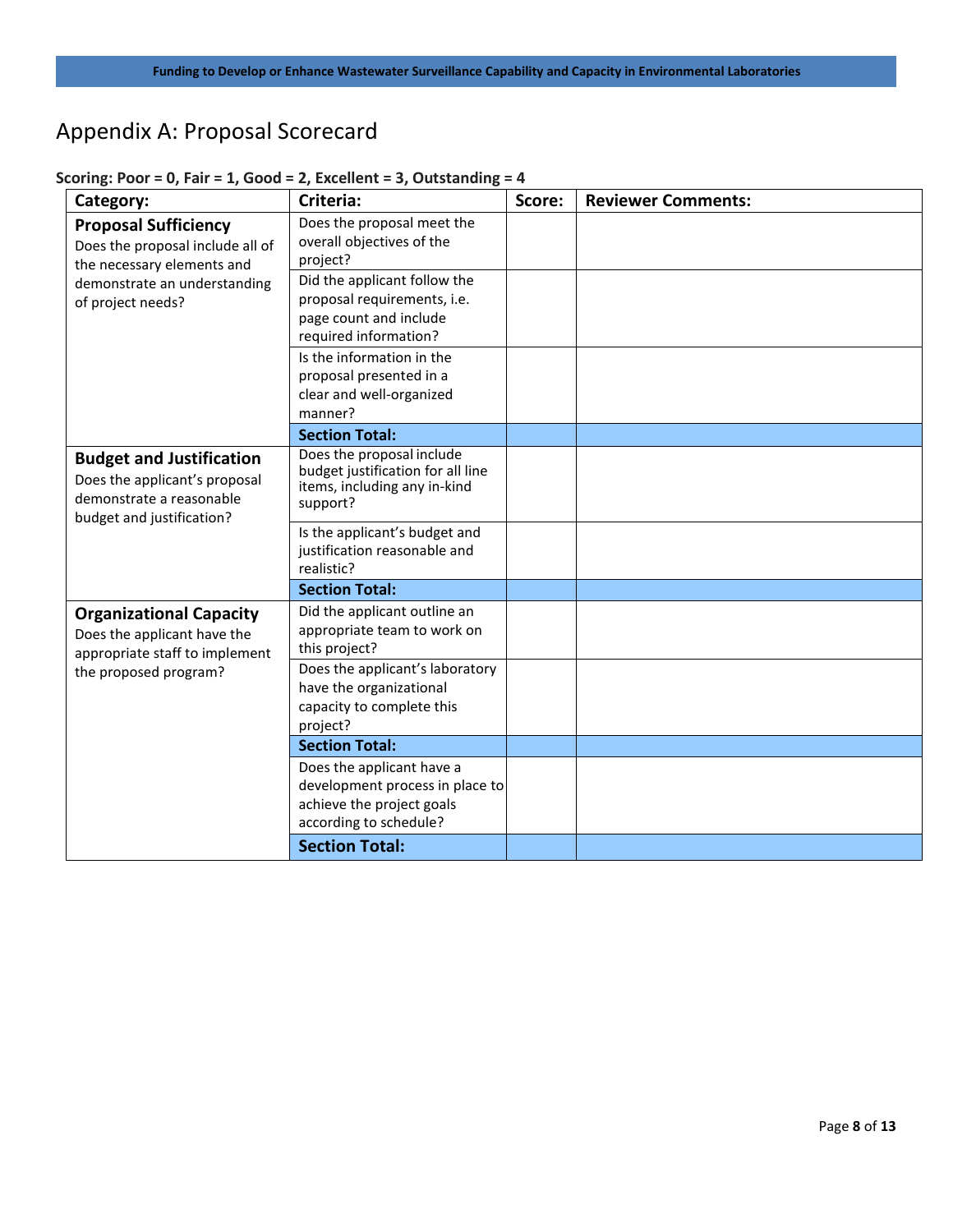## <span id="page-8-0"></span>Appendix B: APHL CONFLICT OF INTEREST DISCLOSURE STATEMENT (APPLICANTS NEED NOT COMPLETE)

# Association of Public Health Laboratories Conflict of Interest Disclosure Statement

**Applicability**: Disclosure of the following information is required of all Officers, Directors, committee members, staff members and other volunteers who have been designated and who have accepted responsibility to act on behalf of APHL ("APHL Personnel"). Please answer the following questions and, where indicated, include the same information for your immediate family members (your parents, your spouse or partner, your children and your spouse/partner's parents).

1. Please list the name, address, phone number, email address and type of business of your current employer. If you are self-employed, please note that below and provide us with the address, phone number, email address and type of business you operate.

Do you, or does any family member, currently serve as an officer, director, committee member, or other volunteer (or work as an employee of or a paid consultant to) any organization serving the interest of laboratory science or public health laboratories otherthan APHL or your state or local laboratory?

| Yes |  | Nο |
|-----|--|----|
|-----|--|----|

If yes, please list the organization(s) and provide detail on your or your family member's interest or position in the organization(s).

Do you, or any family member, have an existing or potential interest in, or compensation arrangement with, any third party providing goods or services to APHL, or with which APHL is currently negotiating?

☐**Yes** ☐**No**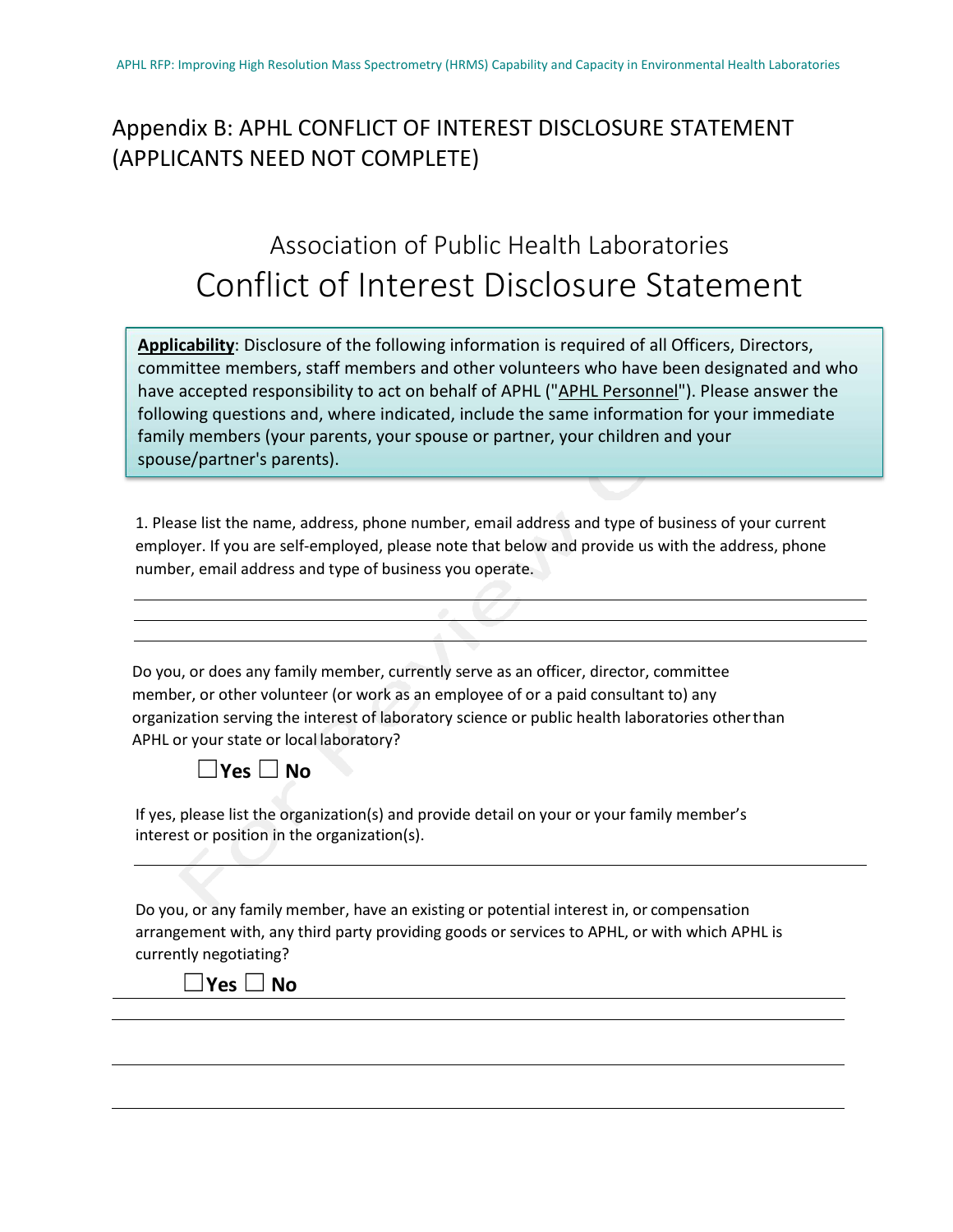If the answer is yes, please provide the name of the organization below and describe in detail the nature of the position held.

4. Please note any other financial or business interest you may have with any organization serving the interests of public health laboratories.

### **If you have none, please check this box:** □

Do you, or does any family member, have any other interest or affiliation that is likelyto compromise your ability to provide unbiased and undivided loyalty to APHL, or that could come in conflict with your official duties as an Officer, Director, committee member, staff member or other volunteer who has been designated and who has accepted responsibility to act on behalf of APHL?

## ☐**Yes** ☐**No**

If you answered yes, please describe in detail below the nature of each such interest or affiliation.

6. If you are currently aware of any actual or possible conflict of interest that might otherwise hamper your ability to serve APHL to your best ability and with the highest degree of care, loyalty and obedience *– including any potential conflict you or a family member may have with one or more of the RFP applicants –* please describe them in detail below.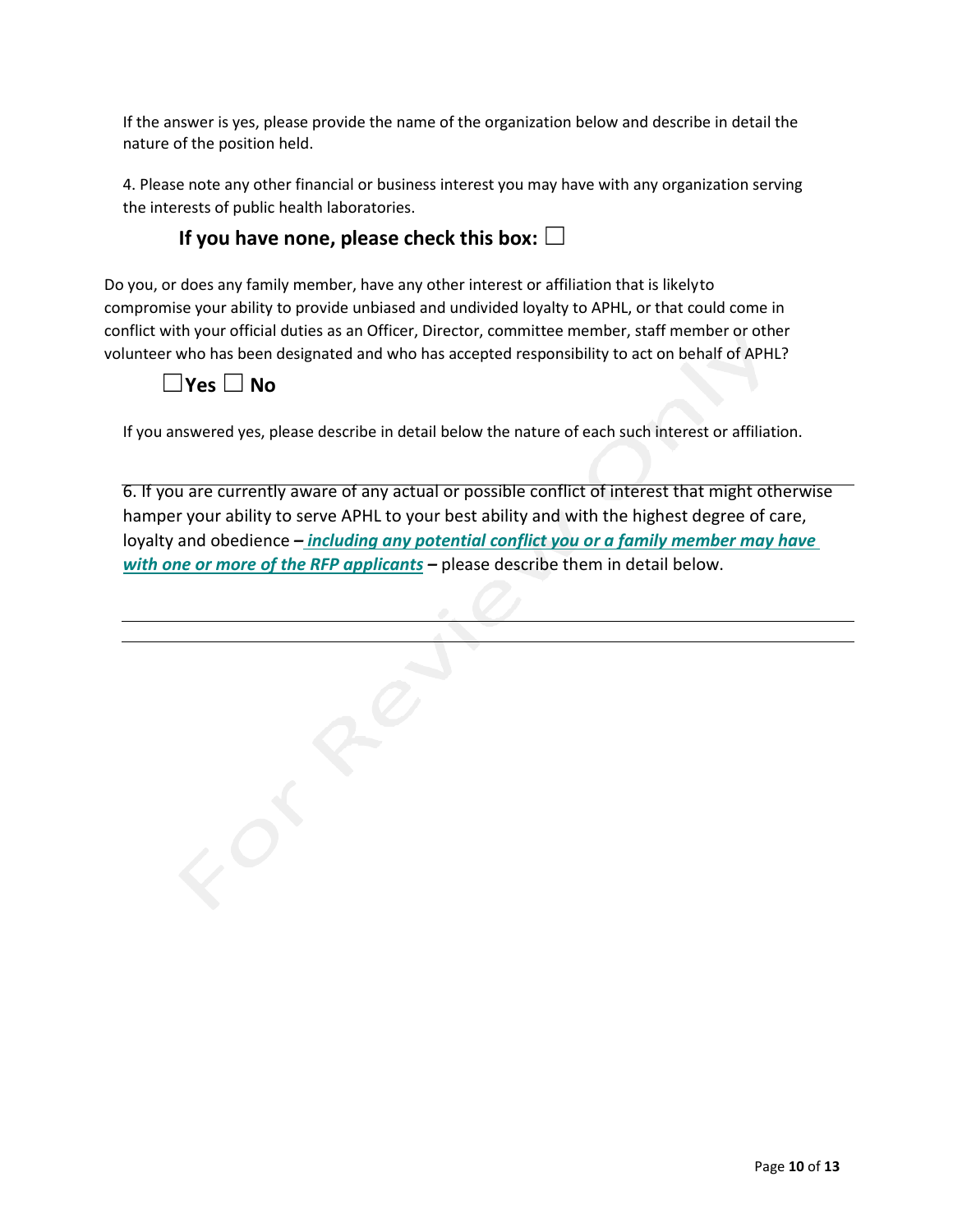7. Do you agree that so long as you are an Officer, Director, committee member, staff other volunteer who has been designated and who has accepted responsibility to act on behalf of APHL

you will immediately disclose to the other Directors and/or Officers or, for staff members, the Executive Director and/or General Counsel the nature of any interest or affiliation which you

☐**Yes** ☐**No**

YOU MUST READ THIS SECTION AND THEN SIGN BELOW

I acknowledge that I have received and read APHL's Fiduciary Responsibility and Conflict of Interest Policy (the Policy). I have listed all my relevant fiduciary responsibilities and affiliations, and I have identified any actual or potential conflict of interest on this Disclosure Statement and I agree to abide by the Policy. I understand that it is my responsibility to inform APHL in writing of any change in circumstances relating to the Policy and this Disclosure Statement.

Signature: Date: 20

Printed Name: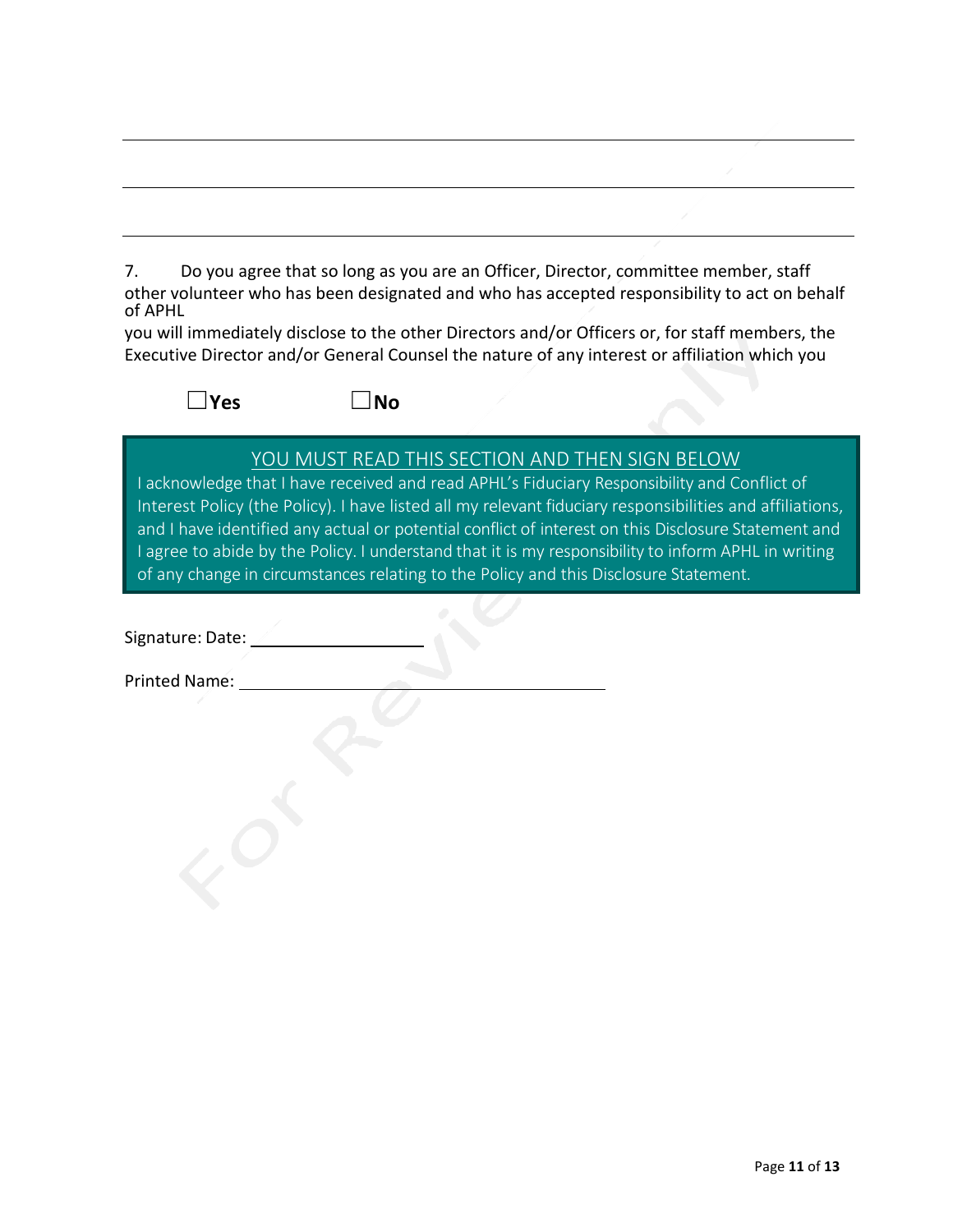# APHL Fiduciary Responsibility and Conflict of Interest Policy

#### 1. Policy Statement and Purpose

The members of the APHL Board of Directors understand the importance of serving APHL to the best of their ability and with the highest degree of obedience, loyalty and care. Accordingly, the Board adopts the following policy for APHL Officers and Directors, all staff, committee members, and other volunteers who have been designated and who have accepted responsibility to act on behalf of APHL ("APHL Personnel").

#### 2. Individual Duty and Annual Disclosure

APHL Personnel will avoid any conflict of interest with APHL. APHL Personnel will not profit personally from their affiliation with APHL, or favor the interests of themselves, relatives, friends or other affiliated organizations over the interests of APHL. As used in this Policy, "Conflict of interest" includes any actual, apparent, and potential conflict of interest.

Upon commencing service with APHL, each APHL Personnel will file with the Board an annual statement disclosing all material business, financial, and organizational interests and affiliations they or persons close to them have which could be construed as related to the interests of APHL or the profession of public health laboratory science. Each APHL Personnel has an obligation to make an additional disclosure if a conflict of interest arises in the course of the individual's service to APHL, whether arising out of his/her employment, consulting, investments, or any other activity. These disclosures will be documented promptly in writing and recorded in the Board minutes and corporate records.

#### 3. Procedure

Whenever APHL considers a matter, which presents an actual, apparent, or potential conflict of interest for APHL Personnel, the interested individual will fully disclose his/her interest in the matter, including the nature, type, and extent of the transaction or situation and the interest of the individual or that individual's relatives, friends or other affiliated organizations. The Board, after consultation with counsel as appropriate, will determine whether an actual and material conflict exists and, if so, what is the appropriate course of action under this policy and the Board vote will be recorded in the minutes. Any Board member having a conflict of interest must either (i) voluntarily abstain from and be disqualified from participation in all deliberation and voting on all Board actions relating to the situation or matter that gives rise to the conflict of interest, or (ii) ask the Board to determine whether an apparent or potential conflict of interest is considered by the Board to be an actual and material conflict. In the event that the Board member in question requests that the Board evaluate the apparent or potential conflict, that Board member will abstain and be disqualified from participating in (and voting on) the determination of whether the issue presents an actual and material conflict. If the Board determines that an actual and material conflict exists, the Board member in question will abstain from all voting on, and will be disqualified from participation in all deliberation concerning all Board actions relating to the conflict of interest. The vote will be recorded in the minutes.

These procedures will neither prevent the interested individual from briefly stating his/her position on the matter, nor preclude him/her from answering pertinent questions of Board members, since his/her knowledge may be of assistance to the Board's deliberations.

APHL Personnel must be cautious and protective of the assets of APHL and insure that they are used in the pursuit of the mission of APHL. The association's policy requires APHL Personnel to avoid